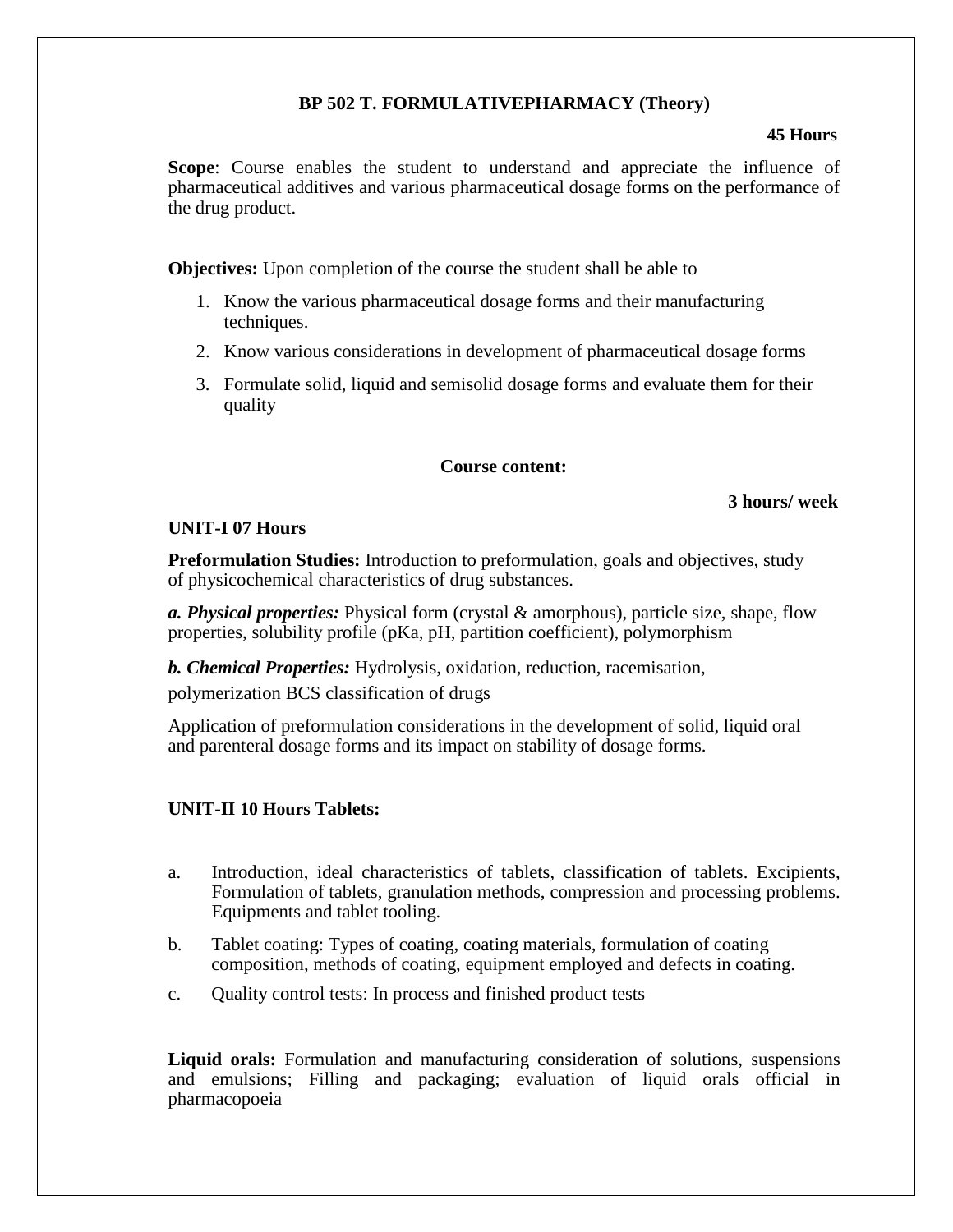### **UNIT-III 08 Hours Capsules:**

- a. *Hard gelatin capsules:* Introduction, Extraction of gelatin and production of hard gelatin capsule shells. size of capsules, Filling, finishing and special techniques of formulation of hard gelatin capsules. In process and final product quality control tests for capsules.
- b. *Soft gelatin capsules:* Nature of shell and capsule content, size of capsules,importance of base adsorption and minimum/gram factors, production, in process and final product quality control tests. Packing, storage and stability testing of soft gelatin capsules

**Pellets:** Introduction, formulation requirements, pelletization process, equipments for manufacture of pellets

# **UNIT-IV 10 Hours Parenteral Products:**

- a. Definition, types, advantages and limitations. Preformulation factors and essential requirements, vehicles, additives, importance of isotonicity
- b. Production procedure, production facilities and controls.
- c. Formulation of injections, sterile powders, emulsions, suspensions, large volume parenterals and lyophilized products, Sterilization.
- d. Containers and closures selection, filling and sealing of ampoules, vials and infusion fluids. Quality control tests.

**Ophthalmic Preparations:** Introduction, formulation considerations; formulation of eye drops, eye ointments and eye lotions; methods of preparation; labeling, containers; evaluation of ophthalmic preparations

# **UNIT-V 10 Hours**

**Cosmetics:** Formulation and preparation of the following cosmetic preparations: lipsticks, shampoos, cold cream and vanishing cream, tooth pastes, hair dyes and sunscreens.

**Pharmaceutical Aerosols:** Definition, propellants, containers, valves, types of aerosol systems; formulation and manufacture of aerosols; Evaluation of aerosols; Quality control and stability studies.

**Packaging Materials Science:** Materials used for packaging of pharmaceutical products, factors influencing choice of containers, legal and official requirements for containers, stability aspects of packaging materials, quality control tests.